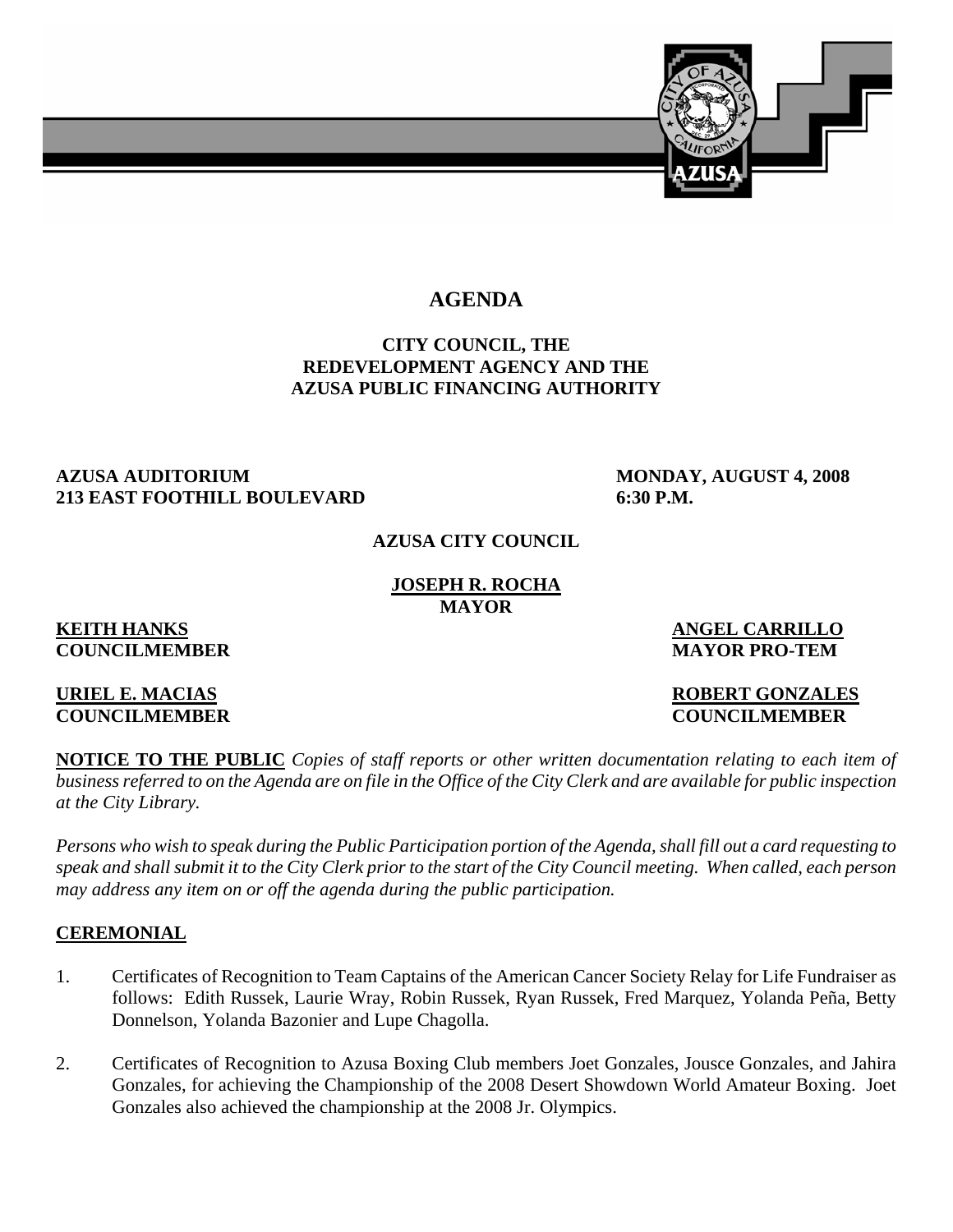#### **CLOSED SESSION**

#### 1. **REAL PROPERTY NEGOTIATIONS (Gov. Code Sec. 54956.8)**

| Address:                    | 152 E. Foothill Boulevard, 100 E. Foothill Boulevard, 614 - 640 N. Azusa Avenue, |
|-----------------------------|----------------------------------------------------------------------------------|
|                             | Azusa, CA 91702                                                                  |
| <b>Agency Negotiators:</b>  | City Manager Delach and Assistant City Manager Makshanoff                        |
| <b>Negotiating Parties:</b> | <b>LOWE Enterprises Real Estate Group</b>                                        |
| <b>Under Negotiation:</b>   | Price and Terms of Payment                                                       |

#### 2. **REAL PROPERTY NEGOTIATIONS (Gov. Code Sec. 54956.8)**

| Address                     | 800-802 N. San Gabriel Ave., 809 N. Azusa Ave, and 110-190 W. 9th St., Azusa |
|-----------------------------|------------------------------------------------------------------------------|
| <b>Agency Negotiators:</b>  | City Manager Delach and Assistant City Manager Makshanoff                    |
| <b>Negotiating Parties:</b> | Target Inc.                                                                  |
| <b>Under Negotiation:</b>   | Price and Terms of Payment                                                   |

#### 3. **REAL PROPERTY NEGOTIATIONS (Gov. Code Sec. 54956.8)**

| Address:                    | 830 North Azusa Avenue (APN 8608-025-013), Azusa, CA 91702 |
|-----------------------------|------------------------------------------------------------|
| <b>Agency Negotiators:</b>  | City Manager Delach and Assistant City Manager Makshanoff  |
| <b>Negotiating Parties:</b> | Ms. Donna Matsen                                           |
| <b>Under Negotiation:</b>   | Price and Terms of Payment                                 |

#### 4. **REAL PROPERTY NEGOTIATIONS (Gov. Code Sec. 54956.8)**

| Address:                    | 150 West 9th Street (APN8608-024-903), Azusa, CA 91702    |
|-----------------------------|-----------------------------------------------------------|
| <b>Agency Negotiators:</b>  | City Manager Delach and Assistant City Manager Makshanoff |
| <b>Negotiating Parties:</b> | E&T Foods, Inc. (Aner Iglesias)                           |
| <b>Under Negotiation:</b>   | Price and Terms of Payment                                |
|                             |                                                           |

#### 5. **REAL PROPERTY NEGOTIATIONS (Gov. Code Sec. 54956.8)**

| Address:                    | 17511 East Arrow Highway (APN 8621-024-001), Azusa, CA 91702 |
|-----------------------------|--------------------------------------------------------------|
| <b>Agency Negotiators:</b>  | City Manager Delach and Assistant City Manager Makshanoff    |
| <b>Negotiating Parties:</b> | <b>Fowler Family Trust</b>                                   |
| <b>Under Negotiation:</b>   | Price and Terms of Payment                                   |

#### 6. **PUBLIC EMPLOYEE PERFORMANCE EVALUATION (Gov. Code Sec. 54957)** Title: City Manager

#### 7. **CONFERENCE WITH LABOR NEGOTIATOR (Gov. Code Sec. 54957.6)**

 Agency Negotiators: Administrative Services Director-Chief Financial Officer Kreimeier Organizations AMMA and ACEA

*Any person wishing to comment on any of the Closed Session items listed above may do so now.* 

#### **7:30 P.M. - REGULAR MEETING OF THE CITY COUNCIL.**

### **08/04/08 PAGE TWO**

• Call to Order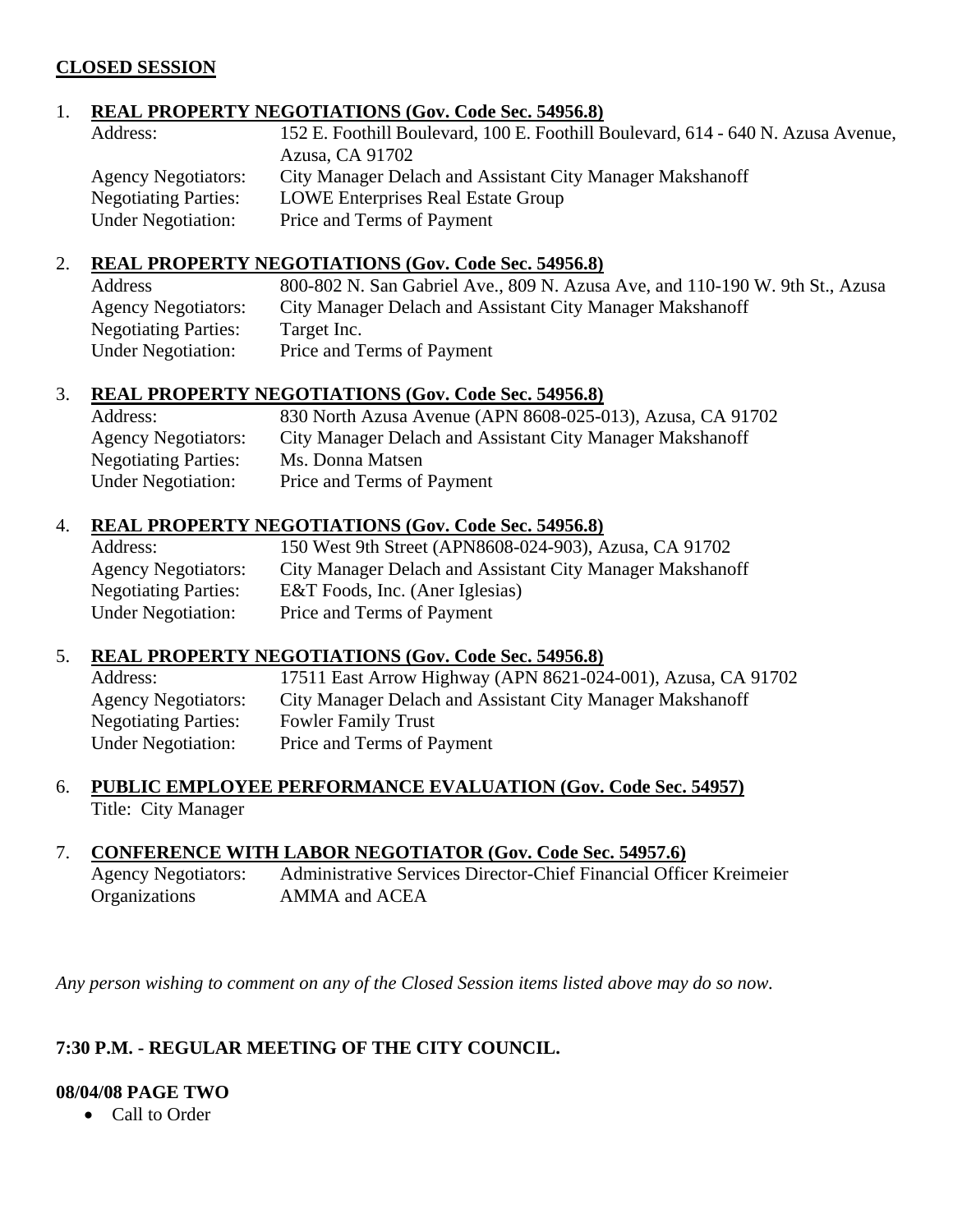- Pledge to the Flag Yessica Martinez
- Invocation Pastor Julie Best of the Church of the Nazarene

# **A. PUBLIC PARTICIPATION**

*(Person/Group shall be allowed to speak without interruption up to five (5) minutes maximum time, subject to compliance with applicable meeting rules. Questions to the speaker or responses to the speaker's questions or comments shall be handled after the speaker has completed his/her comments. Public Participation will be limited to sixty (60) minutes time.)*

# **B. REPORTS, UPDATES, AND ANNOUNCEMENTS FROM STAFF/COUNCIL**

- 1. Mayor Rocha Scott Kelly, Director of Community and Government Relations of L.A. Country Fair to announce "Azusa Day at the Fair" 2008. Presentation of proclamation to Mr. Kelly proclaiming Friday, September  $26<sup>th</sup>$  as Azusa Day at the Los Angeles County Fair.
- 2. Cancellation of the August  $18<sup>th</sup>$  City Council Meeting.
- 3. Request for proclamation for Ms. Angie Ochoa in celebration of her 80th birthday.

# **C. SCHEDULED ITEMS**

1. **PUBLIC HEARING** – **TARGET PROJECT TENTATIVE TRACT MAP TTM 070189, ZONING CODE AMENDMENT ZCA 228, ZONE CHANGE Z-2008-01, USE PERMIT UP-2008-08, MODIFICATION OF CONDITIONAL USE PERMIT C-99-16, DESIGN REVIEW DR-2007-65**. **RECOMMENDED ACTION**: Open the Public Hearing; receive testimony, close the Hearing.

 1) Waive further reading and adopt Resolution No. 08-C67, Certifying the Environmental Impact Report (EIR) No. 2008011046;

 2) Waive further reading and introduce for first reading Zoning Ordinance Amendment ZCA 228 and Zone Change Z-2008-01 (Downtown North II Target Overlay Zone);

- 3) Waive further reading and adopt Resolution No. 08-C68, approving Tentative Tract Map TTM 070189;
- 4) Waive further reading and adopt Resolution No. 08-C69, approving Use Permit 2008-08;

 5) Waive further reading and adopt Resolution No. 08-C70, approving the Modification of Existing Conditional Use Permit C-99-16;

6) Waive further reading and adopt Resolution No. 08-C71, approving Design Review DR 2007-65.

- 2. **PUBLIC HEARING APPEAL BY SUSANA GOMEZ 1197 ARROW HIGHWAY**. **RECOMMENDED ACTION:** Continue the Public Hearing to the City Council meeting of Tuesday, September 2, 2008.
- 3. **AMENDMENT OF THE 2008/09 CAPITAL IMPROVEMENT PLAN PROPOSITION 1B DISBURSEMENT. RECOMMENDED ACTION:** Amend the 2008/2009 Capital Improvement Plan to reflect Proposition 1B as an additional funding source for CIP#66109F - "Reconstruction of Foothill Blvd."

#### **08/04/08 PAGE THREE**

 4. **CONSIDERATION OF THE FOLLOWING RESOLUTIONS: 1) CONDEMNING THE ACTION OF THE MTA BOARD IN THEIR FAILURE TO FUND THE METRO GOLD LINE FOOTHILL**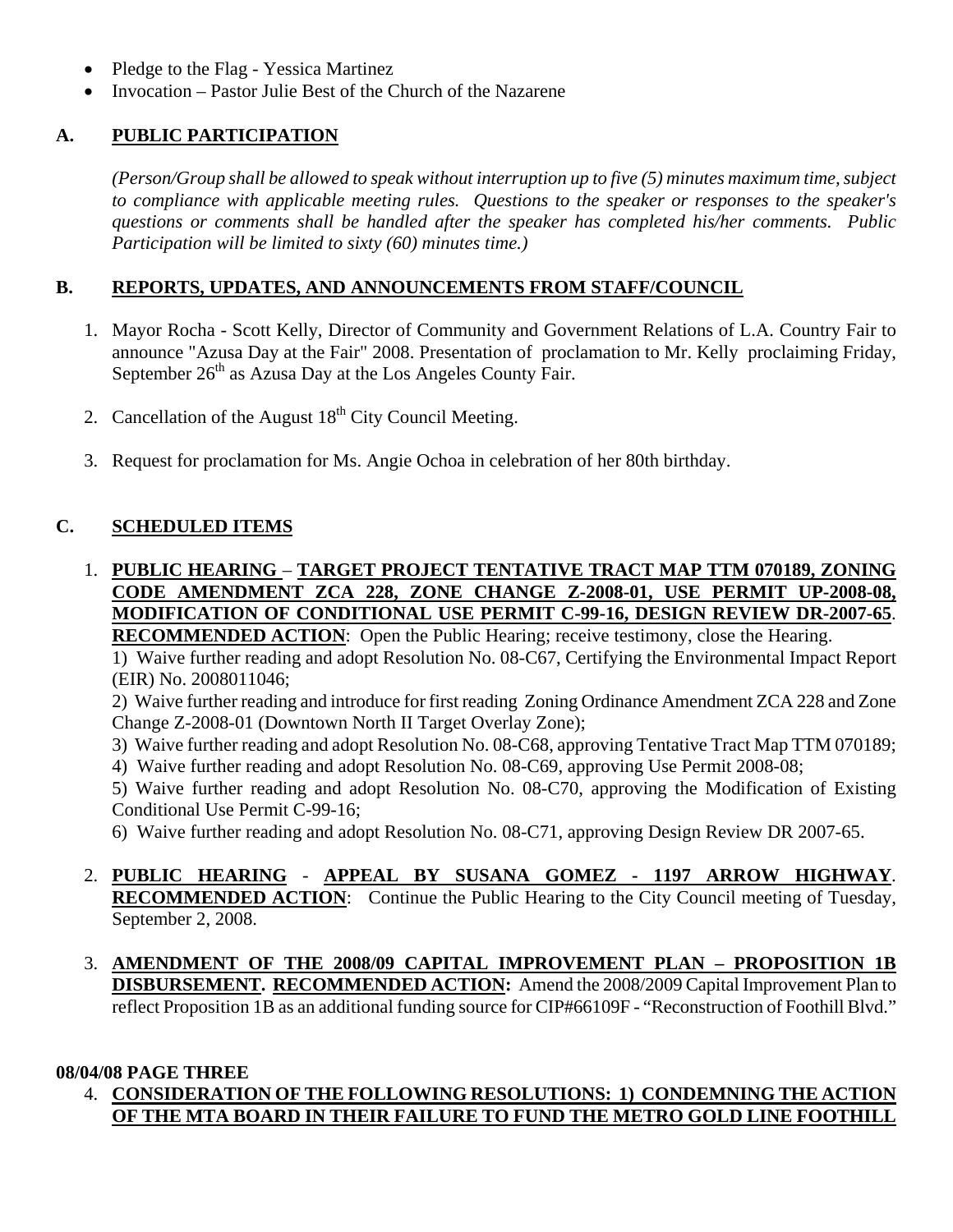**EXTENSION PROJECT AND SEEKING LEGISLATIVE ACTION REQUIRING THE MTA TO PROVIDE LOCAL MATCHING FUNDS TO PURSUE \$320 MILLION IN FEDERAL FUNDING FOR THE PROJECT. 2) OPPOSING THE METROPOLITAN TRANSPORTATION AUTHORITY PROPOSED SALES TAX MEASURE UNLESS AMENDED TO FULLY FUND THE METRO GOLD LINE FOOTHILL EXTENSION PROJECT SETTING DEFINITE SCHEDULES FOR PROJECT FUNDING. RECOMMENDED ACTION:** Consider the resolutions and provide staff direction on the distribution of subject resolutions. (Resolutions Nos. 08-C72 and 73).

 5. **APPROVAL OF 1) A RESOLUTION OF THE CITY COUNCIL FINDING THAT THE DISPOSITION OF REAL PROPERTY LOCATED AT 150 NORTH AZUSA AVENUE IDENTIFIED VIA ASSESSOR'S PARCEL NUMBERS: 8611-031-1900, ("SUBJECT PROPERTY") IS IN CONFORMANCE WITH THE GENERAL PLAN. 2) A RESOLUTION OF THE CITY COUNCIL REGARDING THE SALE OF THE AZUSA MEDICAL CLINIC (150 NORTH AZUSA AVENUE) TO EL PROYECTO DEL BARRIO PURSUANT TO GOVERNMENT CODE SECTION 37420 ET. SEQ. AND SETTING A PUBLIC HEARING TO HEAR PROTESTS TO THE PROPOSED SALE. RECOMMENDED ACTION**: Waive further reading and adopt Resolution No. 08- C74, finding that the disposition of real property located at 150 North Azusa Avenue, is in conformance with the General Plan, and Resolution No. 08-C75, finding that the public interest and convenience require the sale of the Azusa Medical Clinic to El Proyecto Del Barrio and schedule a public hearing to hear any protests to the proposed sale prior to the approval of a purchase and sale agreement.

# **D. CONSENT CALENDAR**

*The Consent Calendar adopting the printed recommended actions will be enacted with one vote. If Councilmembers or Staff wish to address any item on the Consent Calendar individually, it will be considered under SPECIAL CALL ITEMS.* 

- 1. **APPROVAL OF THE MINUTES OF THE REGULAR MEETING OF JULY 21, 2008. RECOMMENDED ACTION:** Approve Minutes as written.
- 2. **HUMAN RESOURCES ACTION ITEMS. RECOMMENDED ACTION:** Approve Personnel Action Requests in accordance with Section 3.3 of the City of Azusa Civil Service Rules and applicable Memorandum of Understanding(s).
- 3. **EXTENSION OF TERMS OF PROFESSIONAL SERVICES AGREEMENT WITH B/R PARTNERS. RECOMMENDED ACTION**: Approve an amendment to the existing B/R Partners agreement, extending it to June 30, 2009, and authorize the Mayor to sign the amended agreement.
- 4. **FIRST AMENDMENT TO THE AGREEMENT WITH THE AZUSA CHAMBER OF COMMERCE. RECOMMENDED ACTION**: Approve and authorize execution of the First Amendment to Agreement regarding Chamber of Commerce Funding and Support between the City of Azusa and the Azusa Chamber of Commerce (the "Amendment"), which 1) extends the Agreement one additional year through June 30, 2009; 2) authorizes the City's contribution amount of \$88,200 for FY 2008/09; and 3) restates the terms of Self-Sufficiency of the Chamber.

#### **08/04/08 PAGE FOUR**

 5. **CITY TREASURER'S REPORT OF JUNE 30, 2008. RECOMMENDED ACTION**: Receive and file the report.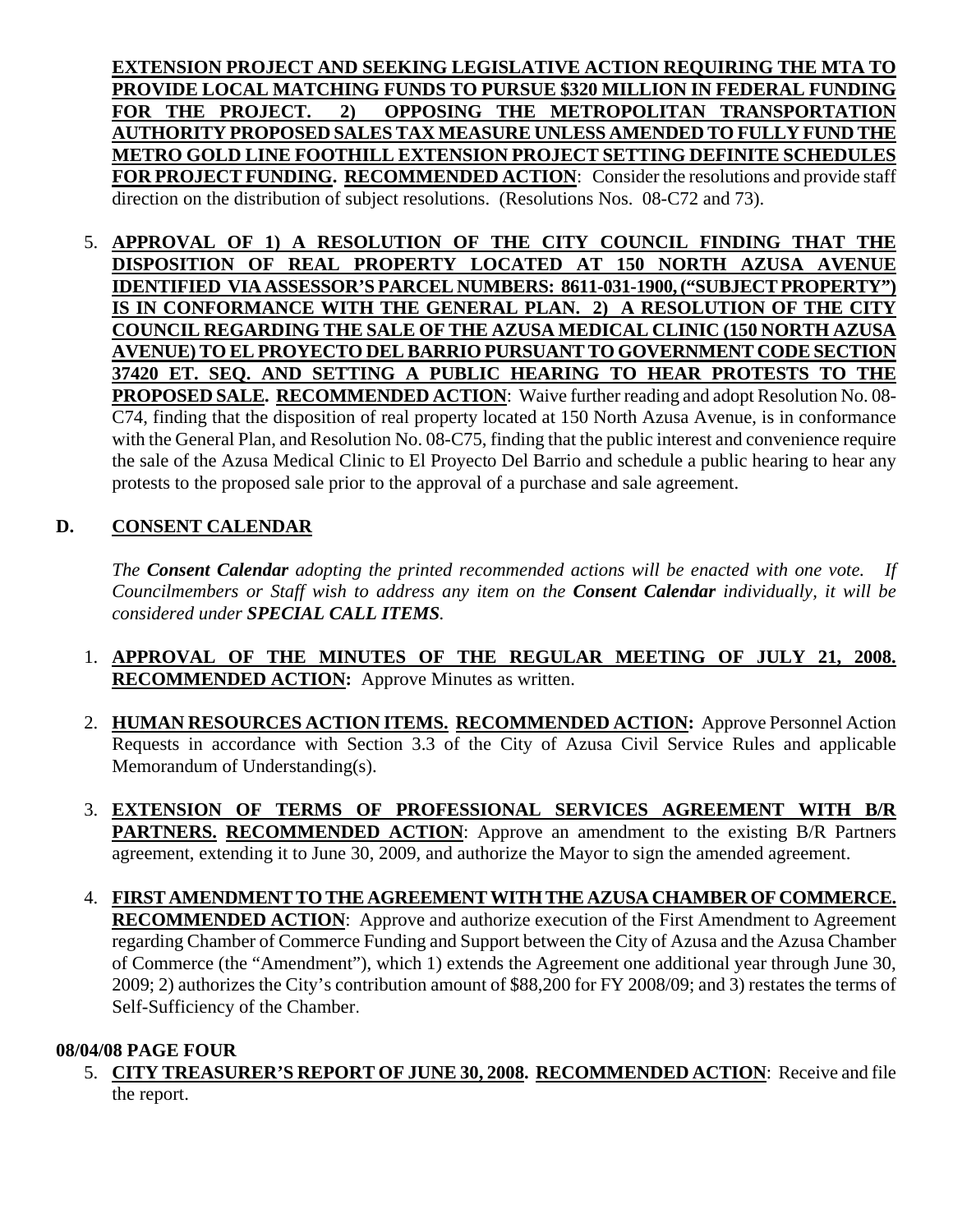- 6. **AWARD OF CONTRACT LANDSCAPE ARCHITECTURAL SERVICES. RECOMMENDED ACTION**: Award a contract to David Evans & Associates in an amount not-to-exceed \$25,000 for landscape architectural services.
- 7. **AUTHORIZATION TO SOLICIT A NOTICE INVITING BIDS (NIB) MEMORIAL PARK ROOF REPLACEMENT**. **RECOMMENDED ACTION**: Authorize staff to solicit an NIB for the Memorial Park Roof Replacement Project.
- 8. **AWARD OF CONTRACT PURCHASE OF A FORD F-150 SUPER CREW (4DR.) PICKUP TRUCK. RECOMMENDED ACTION**: Award a contract to Downtown Ford Sales in the amount of \$32,150.13 for the purchase of a 2008 Ford F-150 Super Crew (4 Dr.) Pickup Truck.
- 9. **PURCHASE OF ONE 2005 ST1300P HONDA POLICE MOTORCYCLE. RECOMMENDED ACTION:** Approve the purchase of one 2005 Honda ST1300P police motorcycle with an emergency equipment package from Huntington Beach Honda for \$20,833.86.
- 10. **GRANT AGREEMENT FROM CA OFFICE OF TRAFFIC SAFETY FOR THE "DUI ENFORCEMENT AND AWARENESS PROGRAM"**. **RECOMMENDED ACTION**: Approve a resolution to accept a Grant agreement entitled "DUI Enforcement and Awareness" from the California Office of Traffic Safety (OTS) in the amount of \$97,204.
- 11. **RANCHO PARK (ROSEDALE) ACCEPTANCE. RECOMMENDED ACTION**: Accept Rancho Park as a City facility and that the Park come under the operational supervision of the Recreation and Family Services Department.
- 12. **WARRANTS. RESOLUTION AUTHORIZING PAYMENT OF WARRANTS BY THE CITY. RECOMMENDED ACTION:** Adopt Resolution No. 08-C76.

# **CONVENE AS THE REDEVELOPMENT AGENCY**

# **E. AGENCY SCHEDULED ITEM**

- 1. **DOWNPAYMENT ASSISTANCE PROGRAM UPDATE AND APPROVAL OF REVISED GUIDELINES. RECOMMENDED ACTION**: Adopt the revised Downpayment Assistance Program ("DPAP") guidelines to include occupancy guidelines and revisions to equity sharing provision.
- 2. **UPDATE ON BLOCK 36 MILESTONE STATUS; CONSIDERATION OF A RESOLUTION TERMINATING THE 2006 AMENDED AND RESTATED DISPOSITION AND DEVELOPMENT AGREEMENT (BLOCK 36 PROJECT) WITH REG AZUSA, LLC, A SUBSIDIARY OF LOWE ENTERPRISES, INC. RECOMMENDED ACTION**: Consider the "Milestone" status of the Developer and provide direction as to the termination or possible extension of the 2006 Amended and Restated Disposition and Development Agreement ("DDA") with REG AZUSA, LLC, an affiliate of Lowe Enterprises, Inc. ("Lowe").

#### **08/04/08 PAGE FIVE**

# **F. AGENCY CONSENT CALENDAR**

 *The Consent Calendar adopting the printed recommended actions will be enacted with one vote. If Boardmembers or Staff wish to address any item on the Consent Calendar individually, it will be*